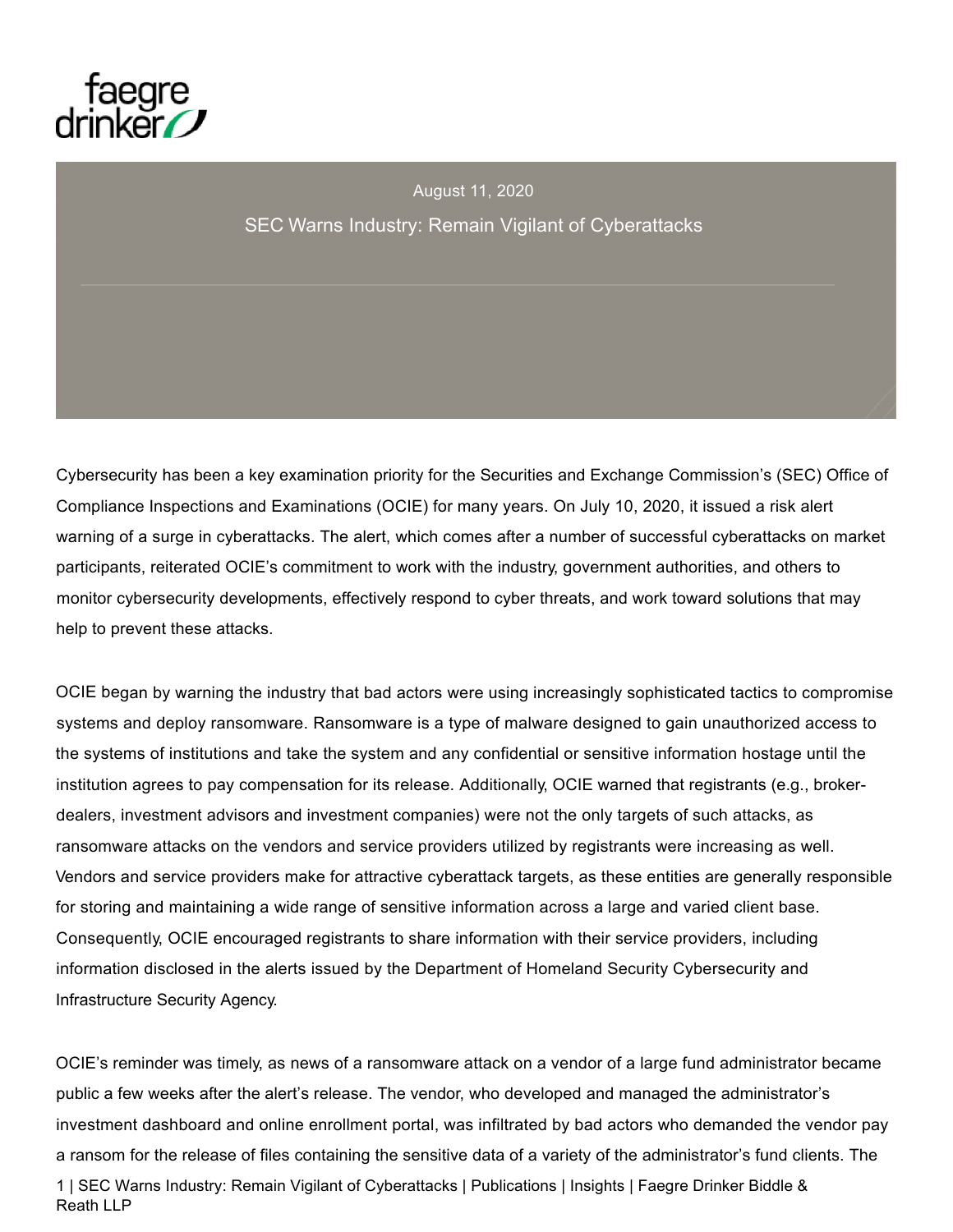vendor declined to pay the ransom and as a result, that data (which included names and email addresses) was released online.

In light of increasing threats, such as that experienced by the administrator's vendor, OCIE's alert also included a number of observations made through its examinations. While OCIE recognized that a diverse industry required varied solutions, OCIE suggested that a robust and comprehensive cybersecurity program should, among other things:

- Employ and maintain robust contingency and disaster recovery plans, including plans for how to respond and communicate with internal and external parties in a timely manner, including federal and state regulators and law enforcement.
- Identify systems and processes that are capable of being restored during a disruption so that business services can continue to be delivered, including ensuring a storage system exists in the event that primary data sources are compromised.
- Provide specific cybersecurity training, including phishing exercises to help employees identify phishing emails and better understand cyber risks and their responsibilities in helping to avert cyber threats such as ransomware.
- Implement consistent and frequent scanning of systems and technology that look for weaknesses and ensure all systems are operating with the most up-to-date software, including antivirus software.
- Manage user access through systems and procedures that require strong passwords and authentications and limits employee access to only those systems necessary to accomplish their tasks.
- Implement systems that are able to identify and prevent unauthorized or harmful traffic and develop and employ best practices for the remote use of systems (e.g., Virtual Private Network connection (VPN)).

In conclusion, while the creation and implementation of a comprehensive cybersecurity program can be challenging and expensive, the immediate and long-term consequences of a successful attack can be significant. Damage to a registrant's reputation and its relationship with both current and future clients and investors can be difficult to repair and as a result, registrants should utilize all available resources, including the Security and Exchange Commission's Cybersecurity Spotlight webpage and alerts issued by the Department of Homeland Security Cybersecurity and Infrastructure Security Agency, to develop and maintain an internal cybersecurity program that is adaptable and reactive to constantly shifting threats. Furthermore, registrants should continue to assess the effectiveness of the cybersecurity programs of every vendor and service provider that maintains a record of fund sensitive information.